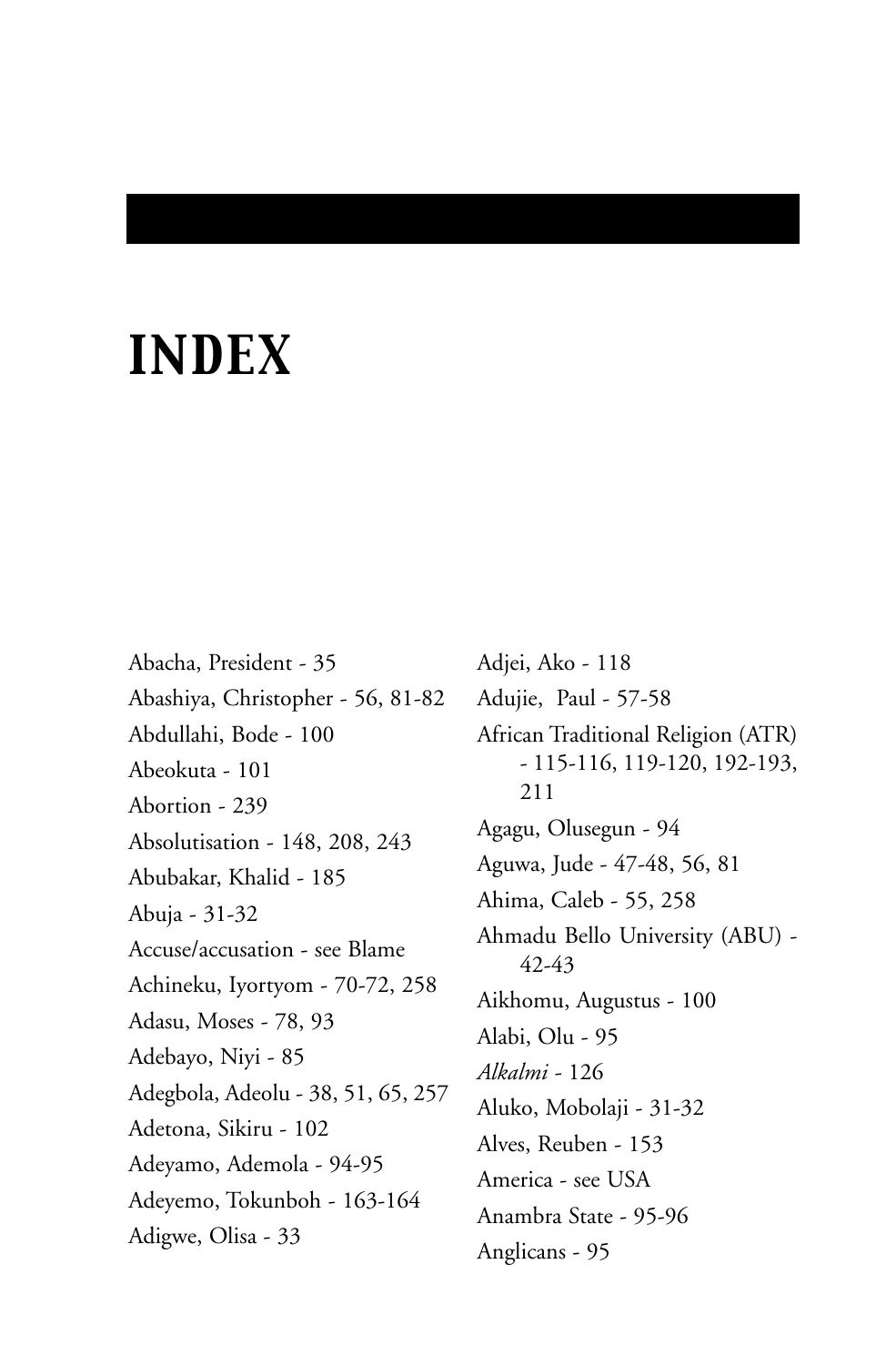Aniagolu Tribunal - 45 Anthropology - 209-211 Anti-Revolutionary Party - 258 Antonides, Harry - 140, 143, 216- 219, 226, 252 Anyanwu, U.D. - 48, 56, 115 Apartheid - 249 Apology - 163 Aquinas, Thomas - 16, 151, 204, 236-237 Aredola - 73 Armattoe - 118 Army - see Military Aruwan, Samuel - 113 Association of Evangelicals in Africa - 163-164 Atheism - 150, 166 Audu, Ishaya - 55, 69, 93 Authority - 221, 230-231, 252 Autonomy - 149, 152, 166, 237 Awka - 96 Awolowo, Obafemi - 37, 60 Ayagi, Ibrahim - 185 Babangida, President - 44-45 Babatope - 73 Babel, Tower of - 180 Bamigboye, Joseph - 53, 74 Bavinck, Jan H. - 155-156 Bego, Abdullahi - 184-185 Belief - 149-150, 154, 166-168, 170, 195-197, 200, 202, 213-

214, 217, 221-222, 232, 238, 248 Benson, Iain - 214 Benue State - 78, 93 Betrayal - 163 Bible - 177 Blaikie, Bill - 207 Blame - 112, 117 Blamires, Harry - 131-132, 156- 157 Blindness - 111-112 Body of Christ - 193, 217, 229, 232-233 Boer, Jan - 151-154, 165-166, 207-208,257 Braithwaite - 73 British Columbia - 136-137, 252 Bruce, Ben Murray - 32, 60 Buhari, President - 38, 100 Buruma, Ian - 145-146 Business - 240-248 Byang, Danjuma - 26-28

Caesar story - see Matthew 22:21 Calling - 83, 159, 180, 227, 240 Calvin, John - 154 Calvinism - 139, 219 CAN Youth Wing - 80 Canada - 13-14, 114, 137, 145, 195, 198, 209, 212-213, 232, 245 Capitalism - 67, 185, 242-246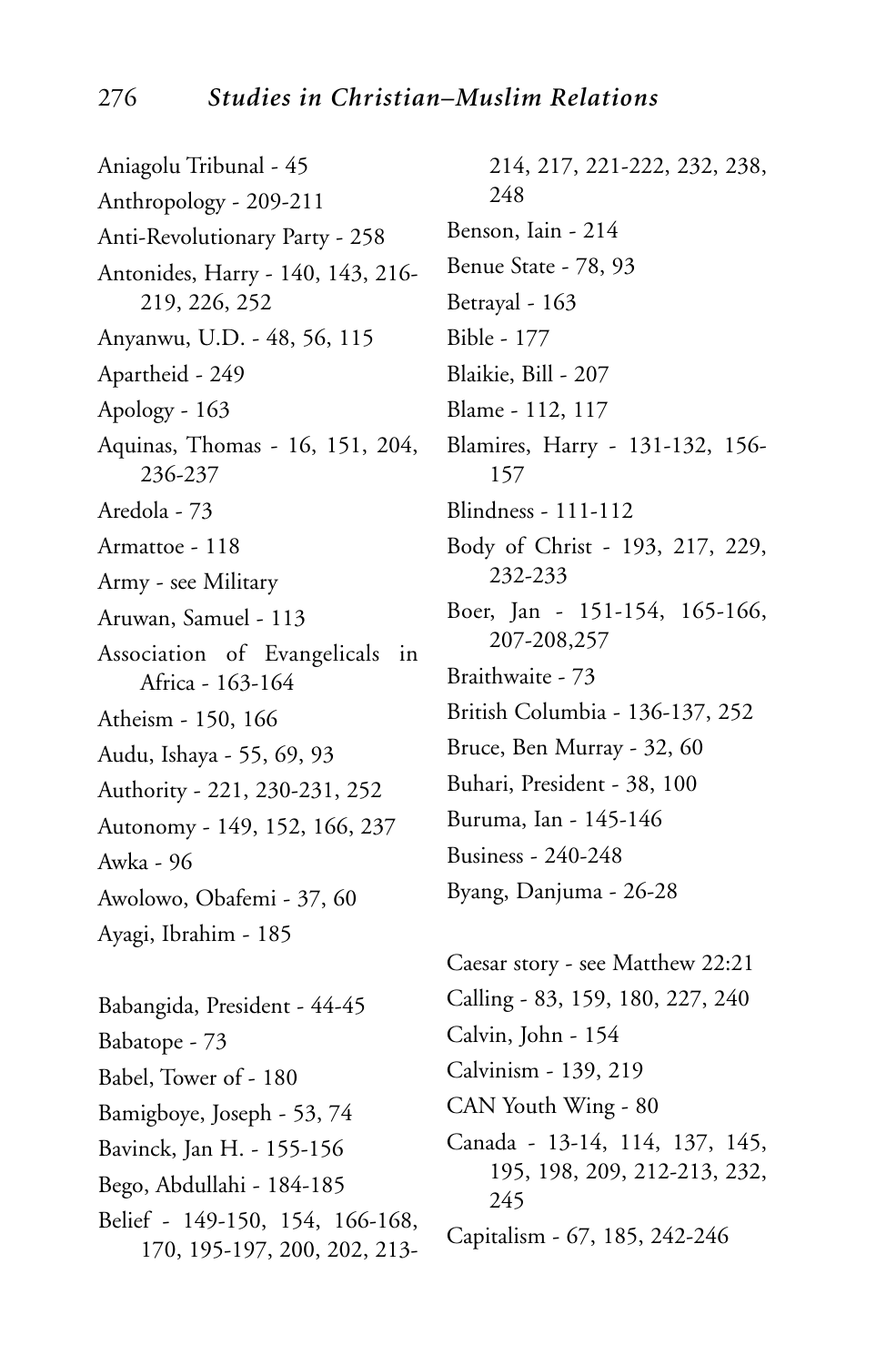Careless, Sue - 12-13, 72, 114 Catholic - see Roman Catholic Chaos - 67 Chaplaincy - 97 Chaplin, Johnathan - 13-14, 139- 142 Chatty, Habib - 99 Christian Association of Nigeria (CAN) - 35, 41-45, 51, 53, 73-74, 76, 82-85, 94, 96-97, 232, 257-258 Christian associations - 193 Christian mind - 131-132, 151 Christian Reformed Church (CRC) - 137, 140, 164-165, 195, 249, 258 Christian Religious Knowledge (CRK) - 97 Christianity - 126-128 Chukwube, Ody - 96 Chukwumerije, Okezie - 73 Church - 36, 88, 228-229, 232- 233 Church domination 146-147 Church of Christ in Nigeria (COCIN) - 90 Civil Service - 42, 44, 96 Class - 101, 103 Clemenger, Bruce - 114 Clergy - 80, 86, 192 Coertzen, Pieter - 230-231 Collectivism - 208-211 Colonialism - 71, 119

Community - 210-211, 222 Companion CD - 12, 18, 255-256 Compartmentalization - 25, 47, 49, 78, 114, 201, 237 *Compass Direct* - 11, 87 Compromise - 217 Concerned Evangelicals - 158-159 Conferences - 68 Confession - 161-164 Confusion - 93, 98-99, 109-120 Conscience - 74, 79 Conservatives (-ism) - 143-144 Consistency/inconsistency - 98-99, 112-113, 118-119 Constituent Assemblies - 26, 38- 39, 50, 52, 56, 78 Constitution - 45-46, 50-54, 65, 90 Contradiction - see Consistency/ inconsistency Conversion - 43, 49 Cooperation - 99-103 Copleston, F. - 154 Corporations - 243-247 Corruption - 239 Cray, Graham - 162-163 Creation - 165 Creation order - 188, 216, 220 Cultural Mandate - 82-84, 179- 184, 199-200, 221-222, 242, 244, 246-247 Culture - 199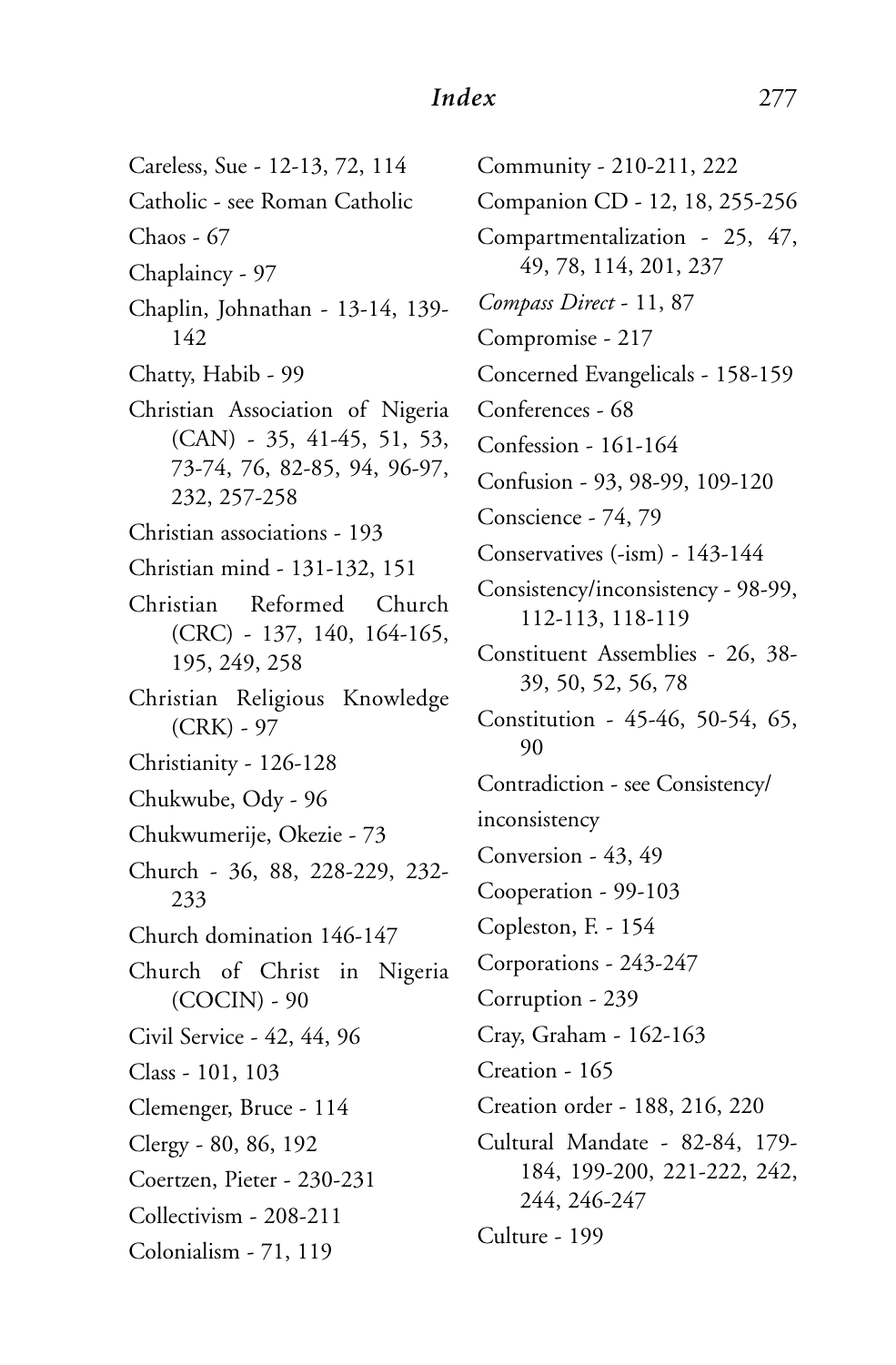Cunningham, Victoria - 252 *Daily Trust* - 12 Dandaura, Haruna - 68-69 Daniel, Gbenga - 101-102 Dariye, Daniel -37, 90 Democracy - 50 Desecularization - 12-13 deTocqueville, Alexis - 220-221 *Dhimmi* - 39 Dichotomy - see Dualism/dicho-tomy Differentiation - 216 Discrimination - 111, 213 Divorce - 239 Dooyeweerd, Herman - 136 Dualism/dichotomy - 47-49, 71, 75-78, 89-91, 118, 126-251 Dutch - see Netherlands Economics - 207-251 Edema, Adebanjo - 91 Education - 71-72, 97, 119, 232 Elechi, M.N. - 50 Elections - 35-36 Elite - 101, 127, 143-144 Ene, M.O. - 36 England - see United Kingdom Enlightenment - 71, 145-146, 210 Enugu - 36 Equality - 49-50, 113, 215 Esbeck, Carl - 215

Ethnocentrism - 36, 111-112, 116-118, 211 Etiebiet, Don - 100 Evangelical Fellowship of Canada - 114, 213 Evangelicals - 12, 129-130, 136, 142, 157-164, 174, 181, 194, 237-238, 241 Evangelism - 83, 149, 163-164, 181-182 Eze, Herbert - 91, 258 Facts - 197 Fagun, Michael - 85 Faith - see Belief Fall, the - 179-180, 197, 211, 236- 237 Falola, Toyin - 38-39, 49, 69, 77, 84, 86 Favouritism - see Partiality/ impartiality Fellowship of Churches of Christ in Nigeria (TEKAN) - 44-46 France - 32 Freedom - 33, 43-44, 46, 49-50, 53-54, 56-57, 65, 74, 216- 218, 224, 230-231 Fulford, Robert - 142 Gamji website (www.Gamji.com) - 12, 90 Gana, Jerry - 81, 105, 258

Gangwari, John - 192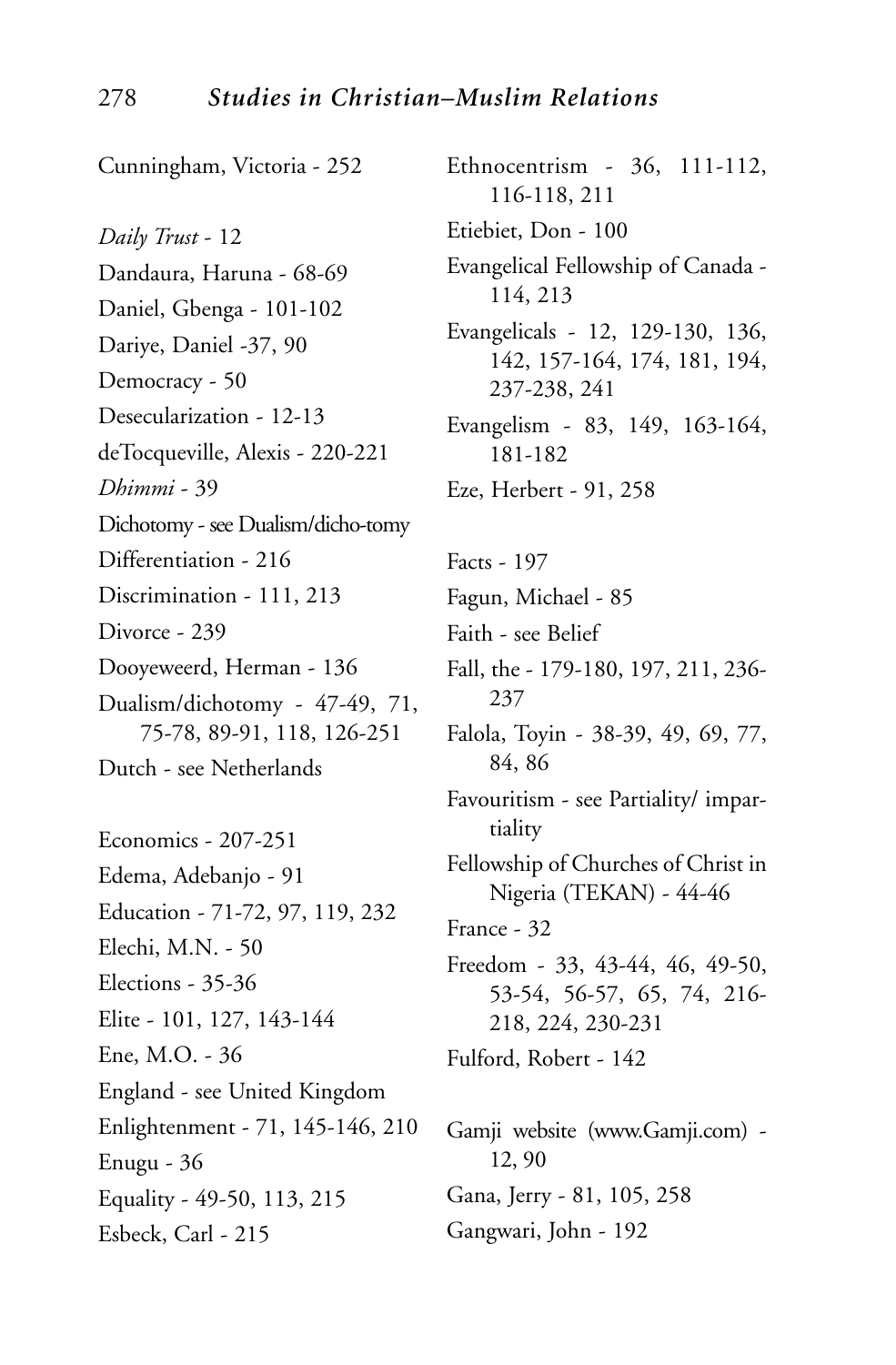Gani, Samu'ila - 81, 93 Generals - see Military Genesis 1 - 165, 179-180, 184, 216 Genesis 4 - 180 Gimi, Shu'aibu - 185 Giwa, Dele - 92 Globalism - 245 Gomwalk, Helen - 73 Goudzwaard, Bob - 200 Gousmett, Chris - 137, 174, 187- 188, 192-194, 208-209, 224, 229-230 Government - 15-16, 34, 39-50, 52, 71, 189, 208 Governors - 79-80 Great Britain - see United Kingdom Great Commission - 181, 247 Greek philosophy - see Philosophy Guinness, Os - 142 Gumi, Abubukar - 86 Harmony - 115, 185

Heart - 196-198, 200-203 Henry, Fred - 214 Hostility - 17, 81 Human rights - 145, 225 Humanism - 47, 148, 154, 172, 239-240

Ibrahim, Dauda - 34-35 Idolatry - 200

Ige, Bola - 51-52 Ihenacho, David - 29-30, 52-53 Ikhariale, Mike - 39-40, 53, 56 Ilesanmi, Simeon - 14, 16, 33, 50, 70, 75, 77-78, 86, 91 Image of God - 82, 89, 149-150, 184-186, 193, 199, 211, 247 Immorality - see Morality/immorality Impartiality - see Partiality/impartiality Impose/imposition - 214, 217-218 Individualism - 118, 196, 208- 211, 213, 216, 238, 248 Indonesia - 249 Institute for Christian Studies - 12- 13 Institute for Church & Society  $(ICS) - 38$ Intolerance - see Tolerance/intolerance Isaiah 28 - 183 Islamization - 109-110 Istifanus, Habila - 17, 28-29, 38- 39, 53-54, 66-68, 257 James, Walter - 234-235 Jang, Jonah - 90 Jesus Christ - 83, 88, 222-223, 240 Justice - 49, 185, 228, 230, 233, 242

Kafanchan - 41-42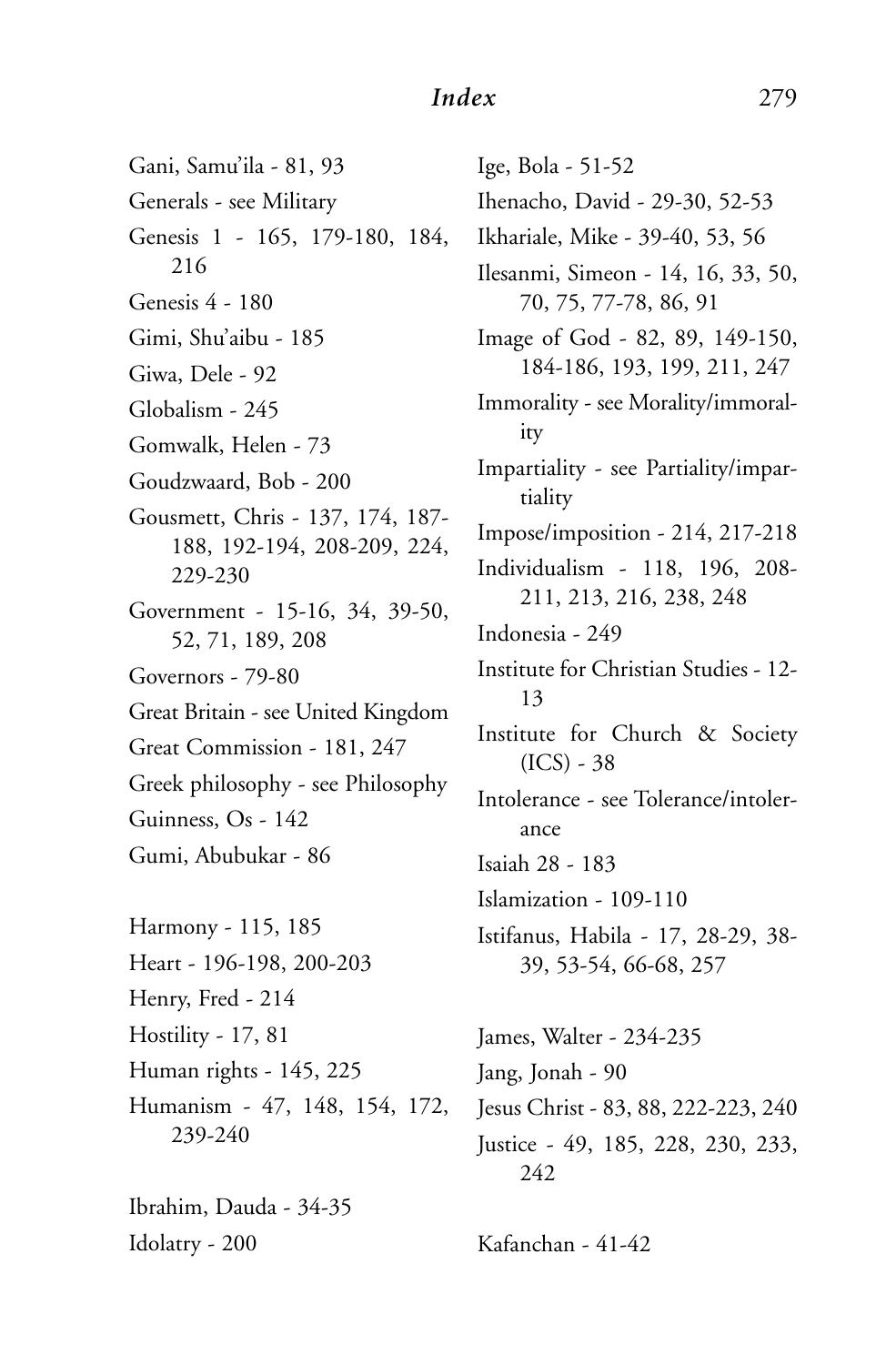Kaita, Lawal - 35 Kant, Emmanuel - 202 Kantiok, James - 30-31, 33-34, 99, 106, 111 Kanu, Daniel - 35 Kenny, Joseph - 57 Khalifa - 184-185 Kingdom of God - 129, 155, 162, 182-183, 230, 240, 247, 250-251 Kolawole - 39 Kukah, Matthew - 16, 47, 51, 78-80, 98, 204 Kuyper(ians)(ism) - 12-13, 15-16, 41, 84, 120, 130-251 Kuzmic, Peter - 160 Labour unions - 245 Laity - 80, 193, 233 Lamido, Ali - 73 Lamle, Elias - 121 Land, Richard - 143 Langtang - 78 Lar, Solomon - 78 Latin America - 86 Law - 150, 211, 237 Leadership - 38, 79-80 Lewis, C.S. - 174 Liberal(ism) - 140, 142, 161, 190, 212, 224 Liberty - see Freedom Life is Religion - 195-200

Lordship of Christ - 84-85 Lot, David - 77 Luther, Martin - 154-155 Lutheranism - 89 Makinde. Ola - 37, 92 Mambula, Jabani - 43, 45 Mang, Daniel - 35 Manipulation - 47, 82, 101-102, 244 Manning, Preston - 114 Marshall, Paul - 138-139, 143-145, 198-200, 212-213, 221, 247-248 Marxism(ist) - 16, 67, 91, 242-243 Matthew 22:21 (Caesar story) - 26, 44, 49, 77, 89 Mazrui, Ali - 115 Mbadinuju, Chinwoke - 95-96 Mbaka, Ejike - 36 Mbang, Sunday - 35-36 McFetridge, N.S. - 201, 219-221 Media - 51, 67 Mental illness - 239 Middle Belt - 78 Middleton, Richard - 132-133, 168-170, 183, 193 Military - 37, 78 Minchakpu, Obed - 258 Miss World - 18, 31-32 Mission Frontiers - 159-160 Mission(s) - 161, 163-164, 174,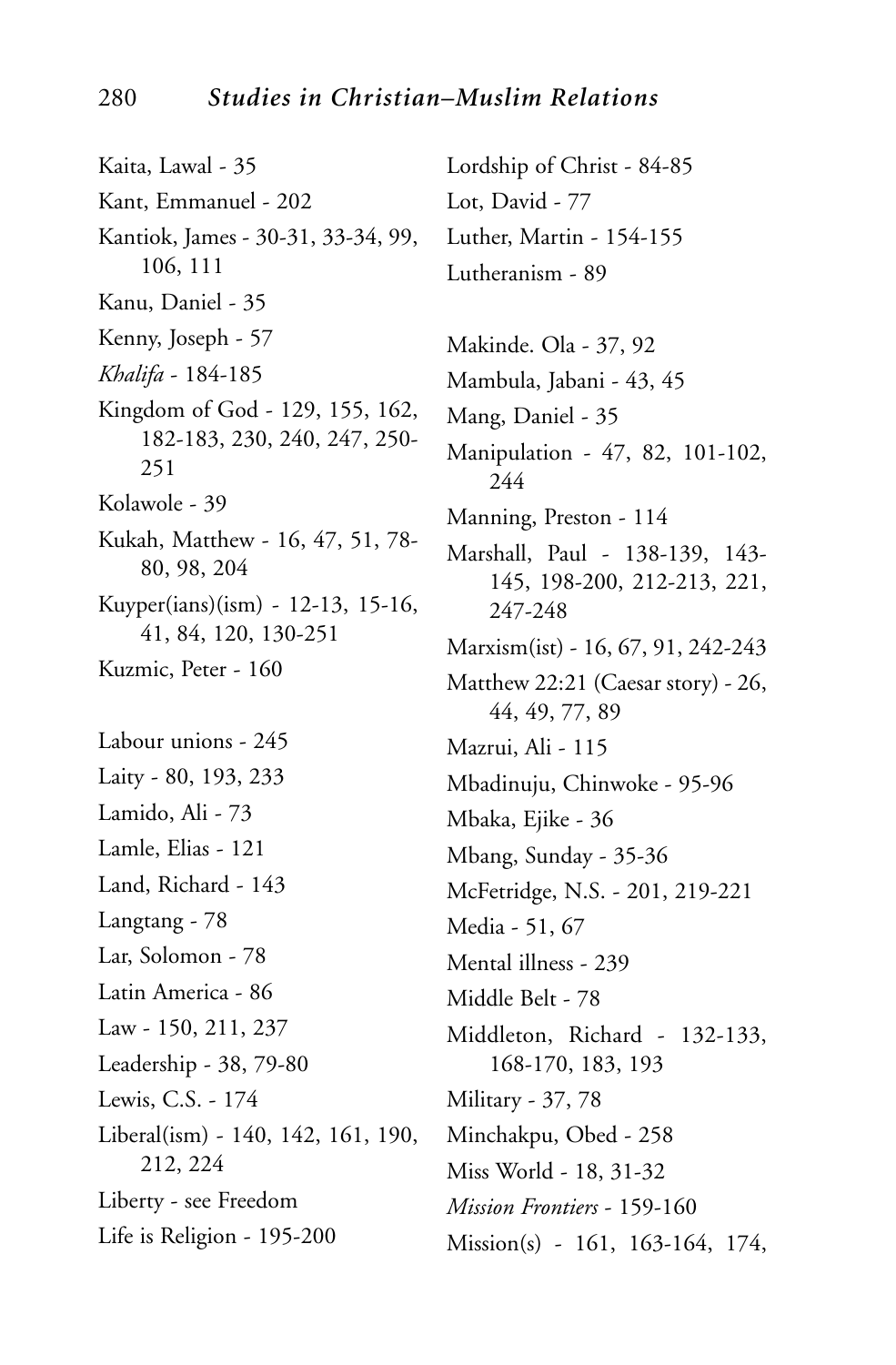193, 241-242, 247, 249 Missionaries - 76-77, 118-119, 155-156 Monsma, Stephen - 215 Morality/immorality - 67, 98, 142 Mosque - 102 Motivations - 102, 138, 239, 244, 246 Mouw, Richard - 217-218 Multi-cultural - 213 Multi-ethnic - 74 Multi-religion - 31, 53-55, 65, 68- 69, 74, 76, 177-178 Musa, Balarabe - 35 Muslim Students Association - 121 Myers, Bryant - 161 National Ecumenical Centre - 97 National Institute for Policy and Strategic Studies (NIPSS) - 40-41 National Mosque - 97 Nationalism - 118, 130 Natural - 153 Natural law - 152-153 Ndujibe, Clifford - 57 Netherlands - 63, 137, 211, 249- 250 Neuhaus, Richard - 216 Neutrality - 35, 39-50, 52, 65, 109-110, 114, 119, 149, 195, 215-216, 234-240, 247 New life - 159

*New Nigerian* - 126 Nicolson, Adam - 13 Nigeria Christian Graduate Fellowship - 81 Nigeria Inter-Religious Council (NIREC) - 37 *Nigeria Standard* - 96 Nnamani, Chimaroke - 36, 94 Norms/normativity - 216 Nyako, Azi - 77 Nyame, Jolly - 78, 93 Nzadon, Leonard - 26 Oath - 95 Obasanjo, President - 35-36, 91, 97, 100 Obedience - 216-217 Obiefuna, Archbishop - 118 Objectivity - 118, 148-149, 195 Ojo, Michael - 94 Okadigbo, Chuba - 100 Okafor, Simon - 37-38 Okogie, Anthony - 35, 46, 73-74, 81, 85-86, 106 Okoror, Fred - 57 Olukunle - 91 Olupona, Jacob - 258 Onaiyaken, John - 15, 26, 46, 52, 54-55, 87, 97-98, 257 Oppression - 50, 158-159, 208, 227 Oredola, Massoud - 33, 54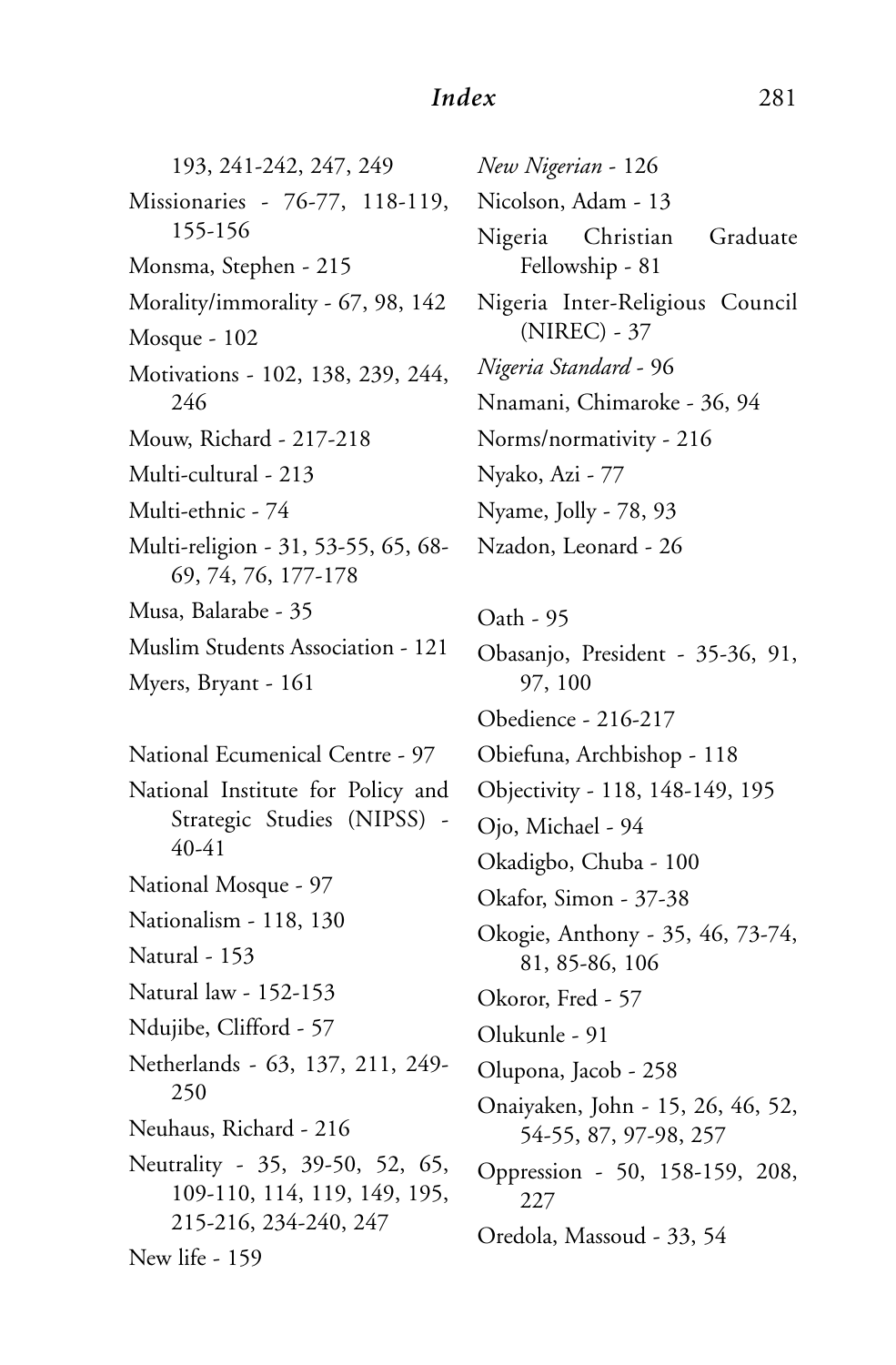Organization of Islamic Conference (OIC) - 34, 99 Other-worldly - 137, 142 Overeem, Evert - 249-250 Oyinlola, Olagunsoye - 95 Paganism - 150-151, 164 Partiality/impartiality - 35, 39-50, 90, 96, 109, 113, 217 Peers, Michael - 13, 19 *Pen, The* - 126 Pentecostal Fellowship - 91-92, 163 Peoples Democratic Party - 95, 100 Persecution - 86-87, 160 Personal - see Privacy Pharmaceutical - 160 Philosophy, Greek - 76, 116-118, 120, 151, 158-159, 164-165, 180, 236 Piety(-ism) - 73, 128, 137, 158, 196, 237-238 Pilgrims Board - 37, 94, 97, 102 Plateau State - 12, 18, 78, 90, 96- 97, 121 Pluralism - 13, 32, 46, 53-55, 65, 73, 146, 168, 211-220, 231- 232 Poland - 86 Political parties, 100, 112 Politicians, Christian - 80, 88 Politics - 33-40, 49, 93, 100, 207- 251 Popma, Klaas - 146 Postmodernism - 12, 41, 195 Poverty - 227 Prager, Dennis - 212 Pragmatism - 98-99, 235-236 Prayer - 96, 113, 125-126, 227 Presbyterian Church in Canada - 258 Press - see Media Pride - 111 Priesthood - 192, 233 Privacy - 46, 49, 57, 72-76, 101, 118, 127, 140, 142, 146, 148, 217 Profit - 242, 244, 246 Propagation - 43 Protest - 89 Protestants - 16 Public school - 149, 212 Public square - 215, 217 Racism - 117 Ramadan - 101 Rasmussen, Lissi - 115-116 Rationalism - 154, 166, 202 Reason - 119, 142, 149, 153, 170, 197, 201-203, 235-237, 248 Reformation - 154, 193, 242 Reformed Ecumenical Council (REC) - 141, 147, 149, 230- 231 Reformed/Reformational - 15, 136,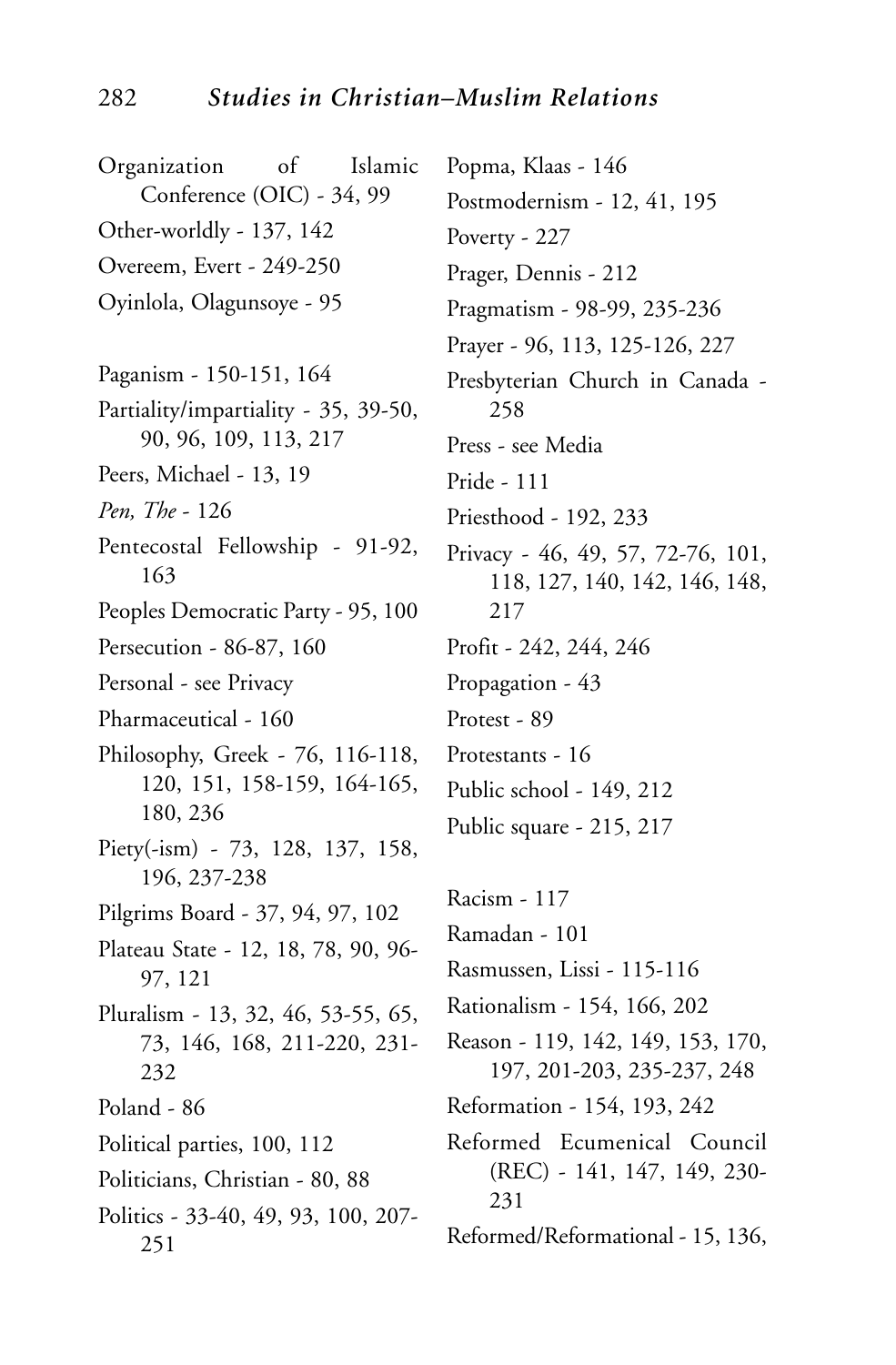163, 180. See also Kuyper. Relationship of Christians & Church - 192- 194 Christians & Government - 129 Christians & Society - 138, 192-194 Church & State - 34, 73, 76, 89-90, 114, 152, 208, 228- 234 Government & Politics - 223- 228 Religion & Government - 93- 99, 113-114, 214-216 Religion & Politics - 33, 40, 57, 77-78, 80-81, 86-87, 90-92, 100-101, 105, 110, 112-113, 128-129, 190-191, 207, 220- 223 Relativism - 220 Religion - 33-40, 49, 98, 110-113, 121-122, 149-150, 195-200, 213, 235 Renaissance - 210 Respect - 49 Revelation - 150, 152, 154, 202, 237 Revival - 250 Revolution - 208, 237, 239, 242, 253 Riots - see Violence Roche, Douglas - 242 Roman Catholic - 16, 36-38, 46,

86-87, 95, 151, 155, 157, 171, 187, 193, 204, 214-215, 236, 252 Romans 13 - 221 Rookmaker, Simon - 152-154 Rubingh, Eugene - 147-148 Runner, Evan - 188-189, 195-198, 221-223 Russell, Richard - 150 Sabiya, Wilson - 49-50, 62, 74-75, 89-90, 257 Sacred - 154-155, 158, 162, 164- 165, 237 Salami, Kunle - 85 Salifu, Engineer - 56 Samci, John -90 Samuel, Vinay - 160, 163 Sangari, Ibrahim - 92-93 Sanneh, Lamin - 59, 146, 148 Sanusi, Sanusi - 112 Satan/Satanic - 70 Scholasticism - 151-152, 154, 165, 180, 186, 192-193, 204 Schratz, Paul - 214-215 Schrotenboer, Paul - 258 Science & technology - 67, 146, 154-156, 180-181, 195, 197, 204, 253 Sharia - 148, 185 Shonekan, President - 80-81 Skinner, Quentin - 144 Social involvement - 83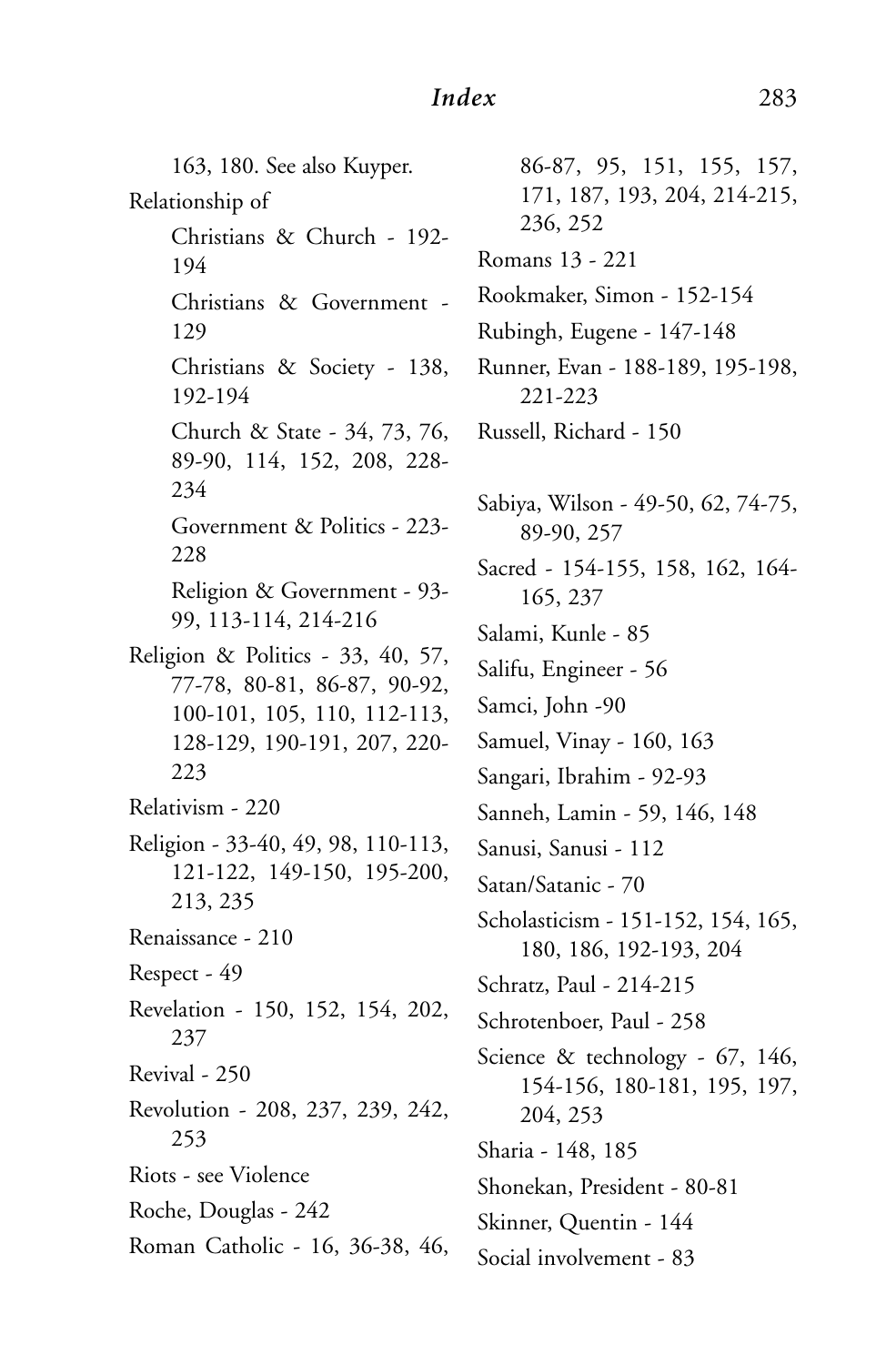Social responsibility - 182 Social structures - 187-188, 191, 194, 216-218, 227, 237-238, 241 Social Theology website (www. SocialTheology.com) - 18 Sociology - 186, 209 Soper, Christopher - 215 Soul - 196, 237-238 South Africa - 249 Sphere sovereignty - 186-191, 218, 224, 228, 243 Spiritual - 153, 158-159 Spykman, Gordon - 151-152, 186 Stevens, R. Paul - 181 Stewardship - 183, 243-244, 246, 248 Stiller, Brian - 163 Subsidiarity - 187, 252 Sugden, Chris - 160, 163 Suleiman, Ibraheem - 30, 74-75 Supernatural - 152, 236, 238 Suspicion - 17 Syncretism - see Synthesis Synthesis - 119-120, 154, 220 Takaya, Jacob - 32-34, 77 Taliban - 40, 56

Tanko, Peter - 117-118, 258 Taraba State - 79, 92-93 Tarok - 121 Tawney, R.H. - 155, 253

Taylor, Charles - 144-145 Taylor, Hebden - 234-240, 253 Tebu, Obadiah - 55-56, 74 Technology - see Science & technology TEKAN - see Fellowship of Churches of Christ in Nigeria Tessier, Henri - 14 Theocracy - 40, 55-57 Thomism - see Scholasticism Tiv - 147 Todd, Douglas - 13, 137 Tolerance/intolerance - 39-40, 86- 87, 101, 115, 219-220, 250 Totalitarianism - 189-190 Transform(ation) - 137, 161, 177 Tribalism - see Ethnocentrism Trimmingham, J. - 59 Tsado, Jacob - 48, 55, 73, 81, 257

*Ulama* - 30-31 United Kingdom (U.K.) - 31-32 United Methodist Church - 78, 93 United States (U.S.) - 31, 33, 213 Useni, Jeremiah - 100

van der Walt, Bennie - 116, 128, 141, 147-148, 164, 174, 191, 209-211, 224-228, 258, 272 Van Ginkel, Aileen - 213 van Riessen, Hendrik - 147 *Vancouver Sun* - 137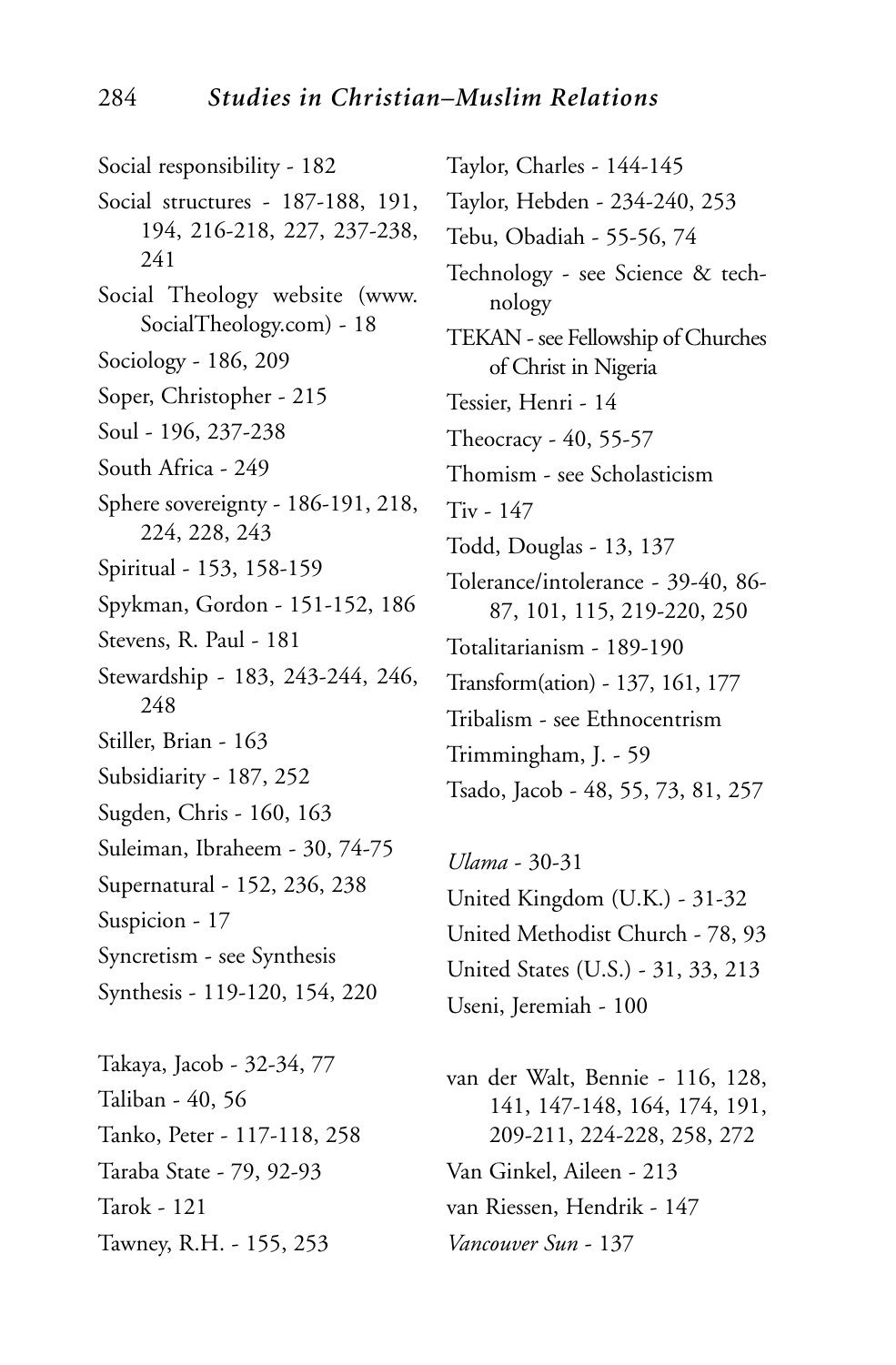Verkuyl, Johannes - 147-148 Vicegerent - 184-185 Violence - 11-12, 31, 239 Walsh, Brian - 132-133, 168-170, 183, 193 West African Theological Seminary - 91 West(ern) - 14, 25, 29, 31-32, 66- 67, 69, 71, 129, 143, 146, 152, 158-159, 186, 198, 243 White, J.J. -58 Wholism - 25, 65-103, 116, 126- 251 Williams, Rotimi - 56, 76 Winter, Ralph - 159-160 Witness - 223 Wolters, Albert - 115, 155, 157, 166-167, 189-190 Wolterstorff, Nicholas - 132-133, 202 World - 166 World Council of Churches - 246 World Evangelical Fellowship 160- 164 World Vision - 161 World view - 16, 115-120, 133, 143, 164, 166-170, 177-203, 214 Wukari - 92-93 Yadudu, Auwalu - 29, 52 Yelwa - 12 Yusuf, Tanko - 74, 87-89, 93, 117 Zangon Kataf - 43 Zylstra, Bernard - 236